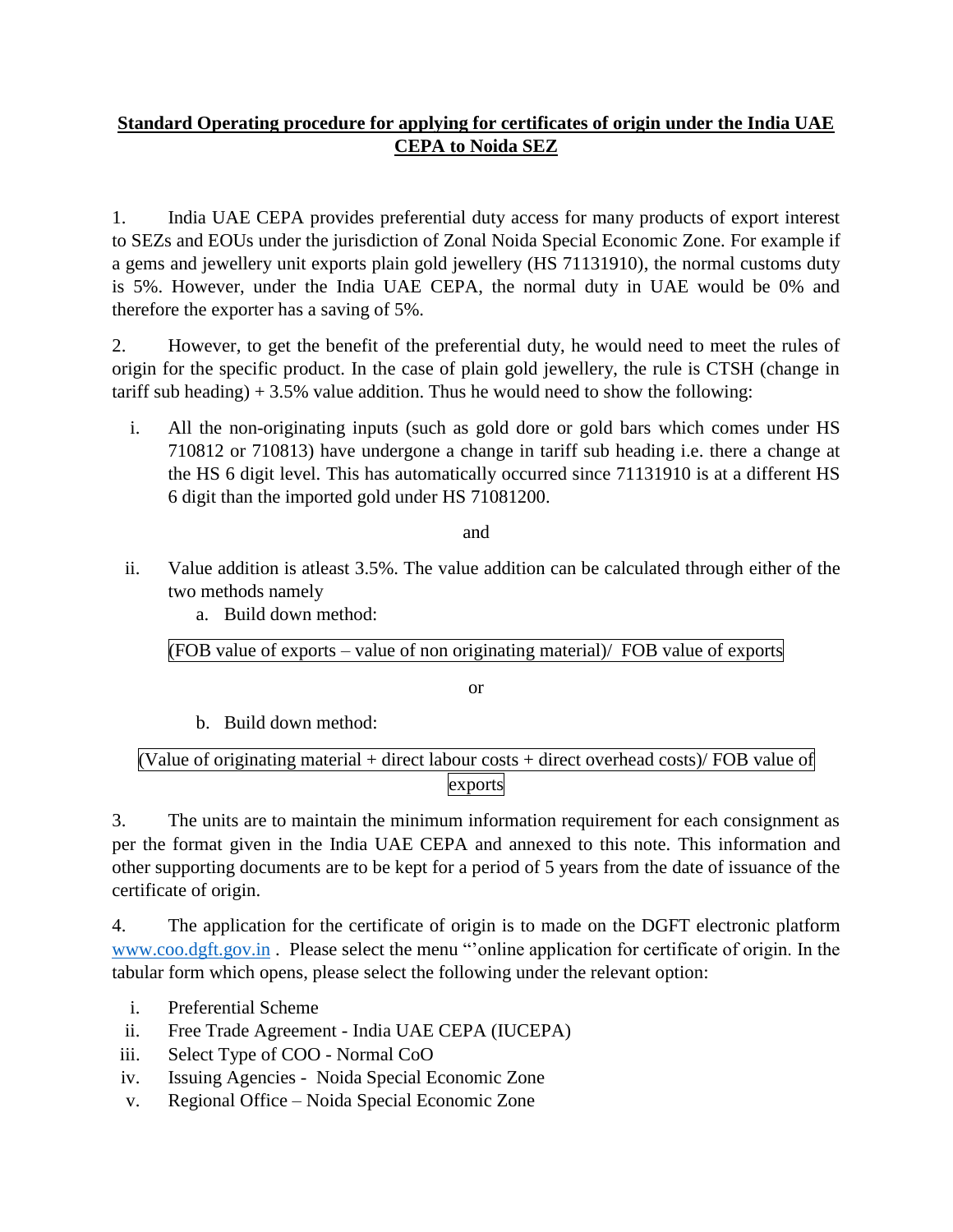- vi. Exporter Details as per details of exports
- vii. Product Details details including HS code of exports
- viii. Raw Material details of inputs. Please indicate the country of origin as the country where the basic raw materials are sourced. Thus if gold bars are sourced from UAE, it does not mean that they are originating in UAE since UAE would have imported gold dore from elsewhere. In case the value of dore is not known, the entire import value of gold bars may be taken as non-originating and the country where the gold is mined to be taken as country of origin.
- ix. Description of goods details of the exported good
- x. Document to be uploaded: Commercial invoice is mandatory

5. The additional document to be submitted when applying to Noida SEZ office for the certificate of origin are:

- i. Minimum Information Requirement (as per format in Annex)
- ii. Shipping Bill of export indicating the value
- iii. Bill of entry of materials, if directly imported into the SEZ. Else, any other proof such as invoice value/ bill of export for procurement from DTA.

6. The office of Noida SEZ would be issuing the certificate of origin within 1 working day of the receipt of the completed form and documents.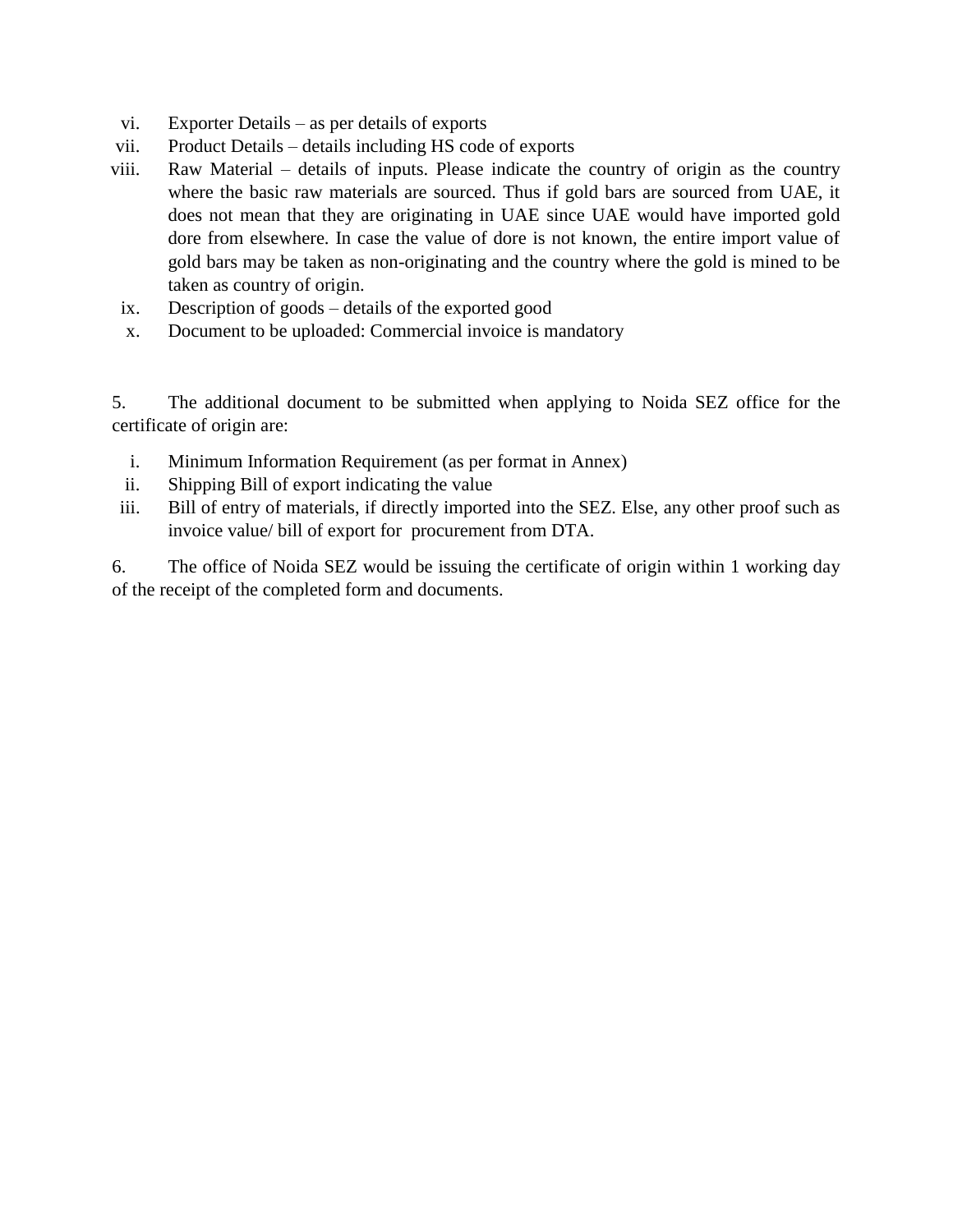Annex:

## **Minimum Information Requirement**

1. Name and Address of the Exporter /Manufacturer:

2. Registration Number:

3. Country of origin:

*All cost and price figures are to be shown in United States of America dollars (\$)/ National currency* 

4. Export Product-wise general information:

| S. No. | Description of the<br>good to be<br>exported | Model/Brand | HS code | <b>FOB/Ex Works</b><br>value |
|--------|----------------------------------------------|-------------|---------|------------------------------|
|        |                                              |             |         |                              |

5. Good - wise cost breakup information (to be furnished for each good listed in Para 4 above):

| A          | B                                                                                    | C                        | D                        | E                     | F                                            | G                                                   | H                                                                                                       | I                               | J                  | K                                           | L                             |
|------------|--------------------------------------------------------------------------------------|--------------------------|--------------------------|-----------------------|----------------------------------------------|-----------------------------------------------------|---------------------------------------------------------------------------------------------------------|---------------------------------|--------------------|---------------------------------------------|-------------------------------|
| Sl.<br>no. | Descripti<br>on of<br>compone<br>nt,<br>materials,<br>inputs,<br>parts or<br>produce | Quanti<br>ty and<br>Unit | Unit<br>CIF<br>Valu<br>e | Total<br>CIF<br>Value | HS<br>Code<br>(at)<br>six<br>digit<br>level) | Suppl<br>ier's<br>name<br>and<br>addre<br><b>SS</b> | Country<br>of<br>Origin<br>of the<br>compon<br>ent,<br>material<br>S,<br>inputs,<br>parts or<br>produce | Mate<br>rial/<br>Input<br>costs | Labo<br>ur<br>cost | Oth<br>er<br>over<br>head<br>S<br>cost<br>S | P<br>r<br>$\Omega$<br>fi<br>t |
|            |                                                                                      |                          |                          |                       |                                              |                                                     |                                                                                                         |                                 |                    |                                             |                               |

In column H, the entry shall be made to indicate the Country of Origin in terms of the Rules of Origin as one of the following: -

- (i) India;
- (ii) UAE
- (iii) non-originating materials.

6. Calculation

(i) Value of non-originating materials used in production as a percentage of FOB/ Ex works value: